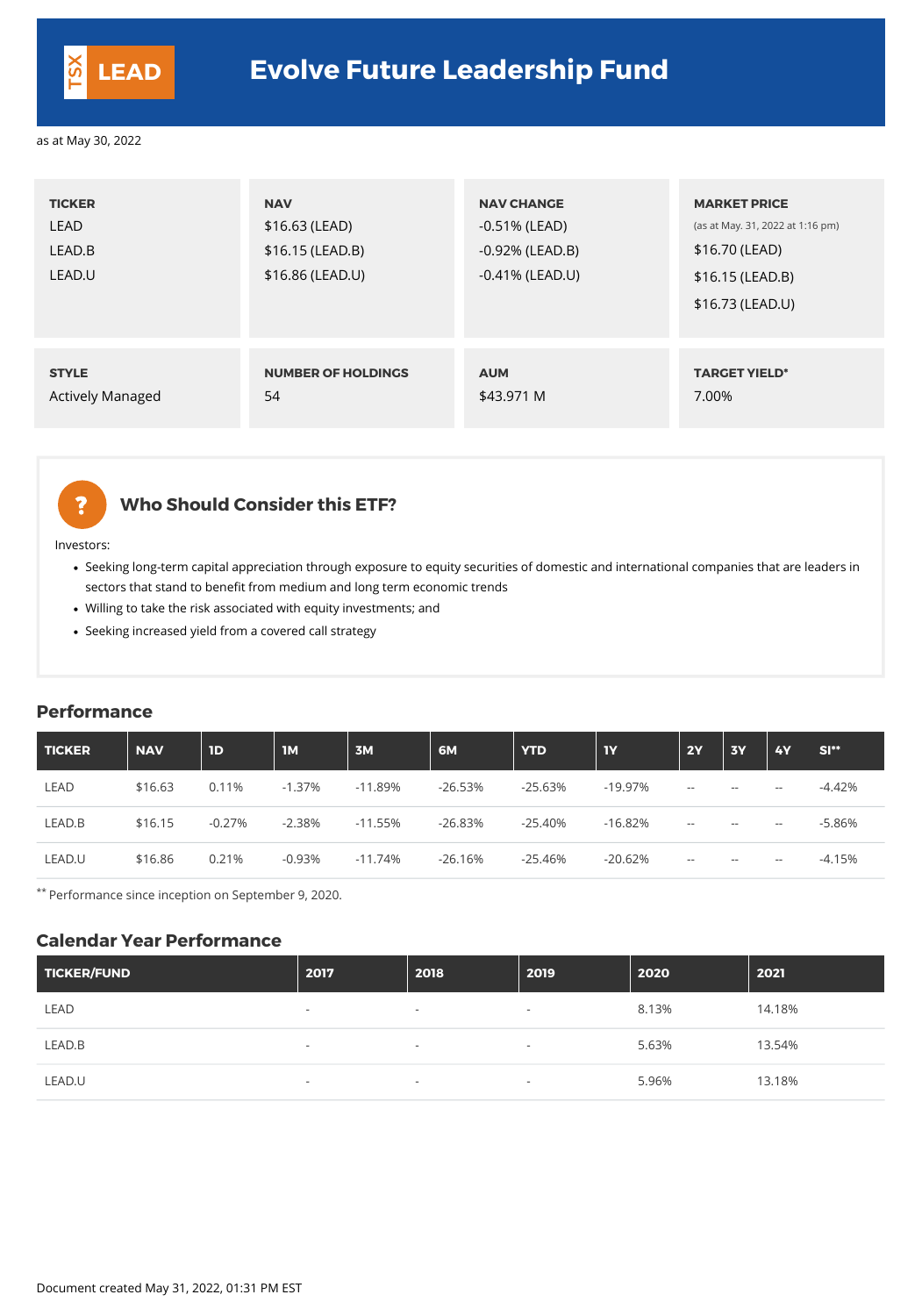#### **Historical Prices (\$) - LEAD**

As at May 30, 2022



#### **Cumulative Total Return (%) - LEAD**

As at May 30, 2022



Document created May 31, 2022, 01:31 PM EST



# **LEAD Evolve Future Leadership Fund**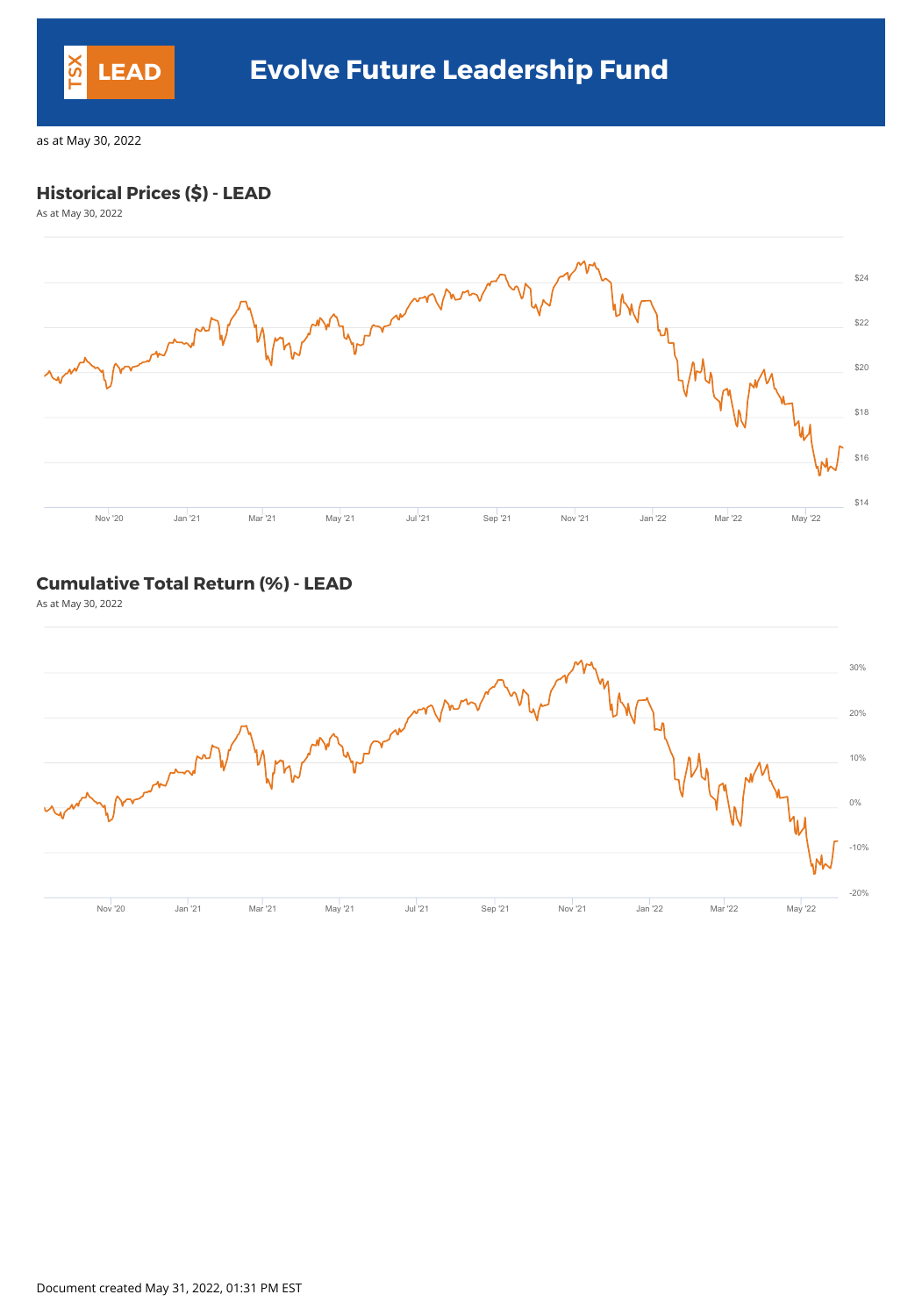#### **Fund Details**

| <b>CUSIP</b><br>300543105 (LEAD)<br>300543204 (LEAD.B)<br>300543303 (LEAD.U) | <b>TICKER</b><br>LEAD<br>LEAD.B<br>LEAD.U                                           | <b>LISTING EXCHANGE</b><br>Toronto Stock Exchange (TSX) |
|------------------------------------------------------------------------------|-------------------------------------------------------------------------------------|---------------------------------------------------------|
| <b>INCEPTION DATE</b><br>September 9, 2020                                   | <b>CURRENCY</b><br>Hedged to CAD (LEAD)<br>Unhedged to CAD (LEAD.B)<br>USD (LEAD.U) | <b>REGISTERED INVESTMENT ELIGIBILITY</b><br>Yes         |
| <b>STYLE</b><br><b>Actively Managed</b>                                      | <b>MANAGEMENT FEE</b><br>0.75% (plus applicable sales taxes)                        | <b>DISTRIBUTION FREQUENCY</b><br>Monthly                |

### **Top 10 Holdings**

As at May 30, 2022

| <b>NAME</b>                                     | <b>WEIGHT</b> | <b>TICKER</b>       | <b>SECTOR</b> | <b>COUNTRY</b>       |
|-------------------------------------------------|---------------|---------------------|---------------|----------------------|
| UnitedHealth Group Inc                          | 4.78%         | UNH US EQUITY       | Healthcare    | UNITED STATES        |
| Thermo Fisher Scientific Inc                    | 4.04%         | TMO US EQUITY       | Healthcare    | <b>UNITED STATES</b> |
| Meta Platforms Inc.                             | 3.87%         | FB US EQUITY        | Entertainment | UNITED STATES        |
| Goldman Sachs Group Inc/The                     | 3.53%         | <b>GS US EQUITY</b> | Finance       | <b>UNITED STATES</b> |
| <b>SVB Financial Group</b>                      | 3.27%         | SIVB US EQUITY      | Finance       | UNITED STATES        |
| Evolve Global Healthcare Enhanced<br>Yield Fund | 3.26%         | LIFE CN EQUITY      | Healthcare    | <b>GLOBAL</b>        |

| High Interest Savings Account Fund | 3.24% | <b>HISA CN EQUITY</b> | Funds      | <b>CANADA</b> |
|------------------------------------|-------|-----------------------|------------|---------------|
| Evolve Cloud Computing Index Fund  | 3.19% | DATA CN EQUITY        | Technology | <b>GLOBAL</b> |
| Visa Inc                           |       | 3.16% V US EQUITY     | Finance    | UNITED STATES |
| Intuit Inc                         | 3.15% | <b>INTU US EQUITY</b> | Finance    | UNITED STATES |

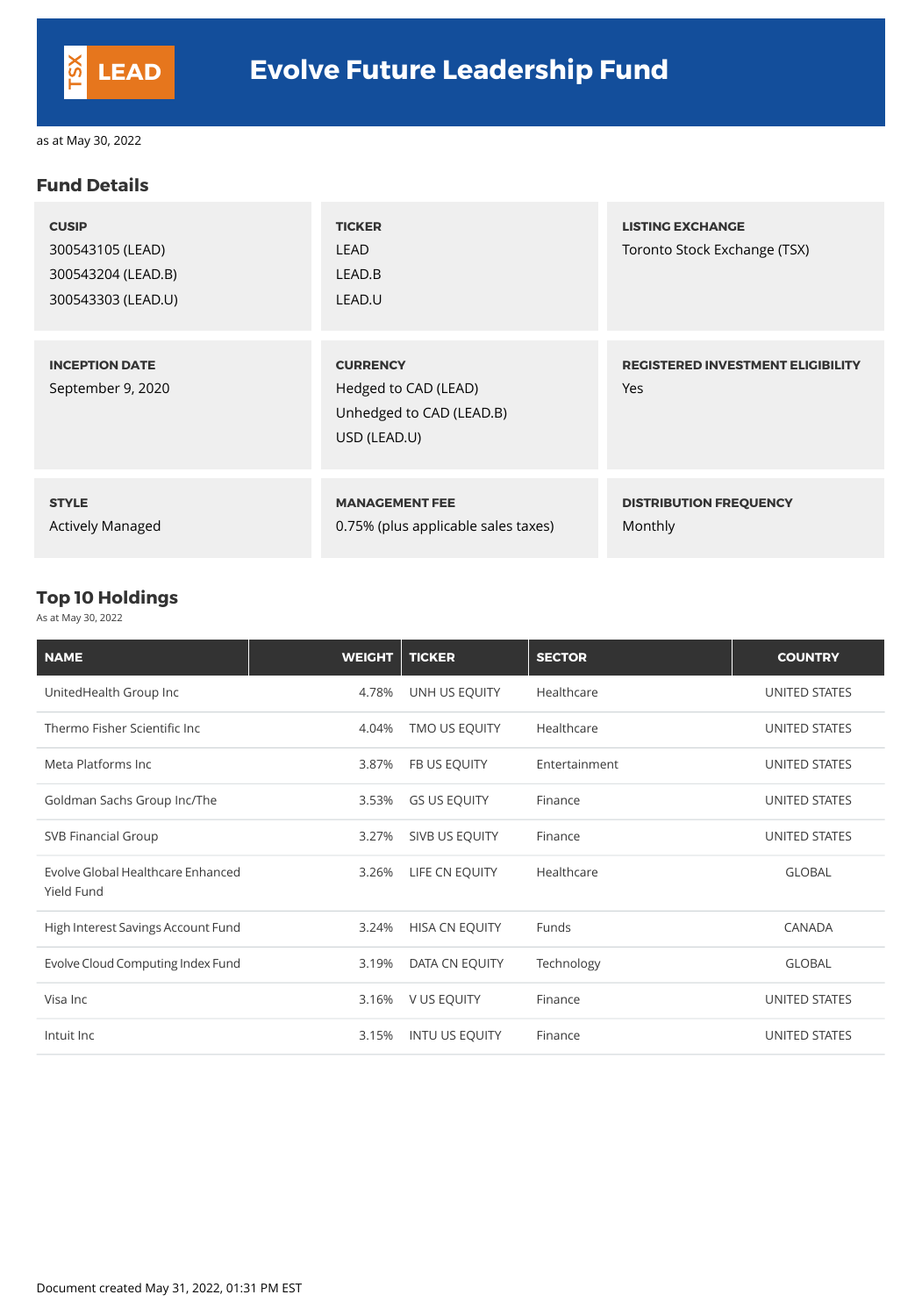### **Geographic Allocation Sector Allocation**

As at May 30, 2022 **As at May 30, 2022** As at May 30, 2022





| ME               | WEIGHT | <b>NAME</b>               | WEIGHT |
|------------------|--------|---------------------------|--------|
| UNITED STATES    | 77.01% | $\blacksquare$ Healthcare | 26.70% |
| <b>GLOBAL</b>    | 12.99% | <b>Technology</b>         | 26.27% |
| <b>CANADA</b>    | 5.59%  | $\blacksquare$ Finance    | 25.46% |
| <b>SWEDEN</b>    | 1.14%  | <b>Entertainment</b>      | 18.32% |
| <b>SINGAPORE</b> | 1.12%  | Funds                     | 3.24%  |

| <b>NAME</b>   | <b>WEIGHT</b> | <b>NAME</b>            | <b>WEIGHT</b> |
|---------------|---------------|------------------------|---------------|
| UNITED STATES | 77.01%        | <b>Healthcare</b>      | 26.70%        |
| <b>GLOBAL</b> | 12.99%        | Technology<br>a a s    | 26.27%        |
| <b>CANADA</b> | 5.59%         | $\blacksquare$ Finance | 25.46%        |
| SWEDEN        | 1.14%         | Entertainment          | 18.32%        |
| SINGAPORE     | 1.12%         | Funds                  | 3.24%         |
| DENMARK       | 1.10%         |                        |               |
| GERMANY       | 0.71%         |                        |               |
| <b>JAPAN</b>  | 0.33%         |                        |               |

Document created May 31, 2022, 01:31 PM EST



# **LEAD Evolve Future Leadership Fund**